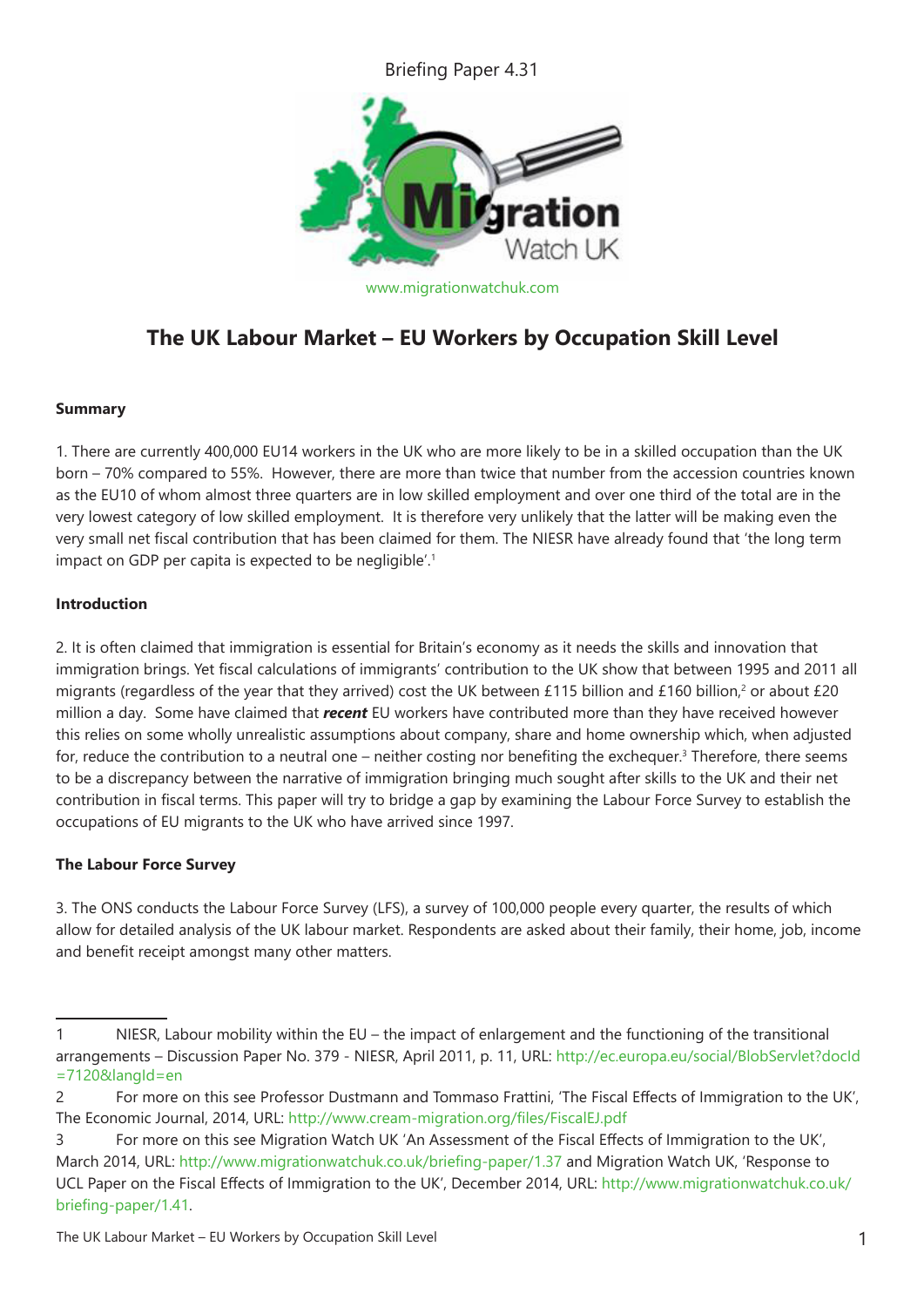4. The LFS data is weighted to reflect the characteristics of the entire labour market thus allowing for reliable observations to be made. For example the LFS finds that 73% of those aged 16-64 are in employment. It also allows for more detailed observations to be made, for example that 85% of workers are paid employees while around 15% are self-employed.

5. Detailed information is collected about the occupation of respondents. All jobs have 'Standard Occupation Classification' (SOC) Codes assigned to them allowing users to establish both general and specific data about the occupations of those in the labour market. SOC codes (and therefore jobs) are also categorised according to the skills level of the job, allowing for analysis of the skilled and low skilled elements of the labour market.

6. One of the ways in which the ONS classifies jobs is through a one digit SOC code. Every job falls into one of nine categories which are outlined in Table 1 below.

| <b>SOC 2010</b><br>1-Digit Code | SOC 2010 1-Digit Title                           | <b>ONS Skills Level</b> |
|---------------------------------|--------------------------------------------------|-------------------------|
|                                 | Managers, Directors and Senior Officials         | 4                       |
| 2                               | <b>Professional Occupations</b>                  | 4                       |
| 3                               | Associate Professional and Technical Occupations | 3                       |
| 4                               | Administrative and Secretarial Occupations       | 2                       |
| 5                               | <b>Skilled Trades Occupations</b>                | 3                       |
| 6                               | Caring, Leisure and Service Occupations          | $\mathcal{P}$           |
|                                 | Sales and Customer Services Occupations          | $\mathcal{P}$           |
| 8                               | Process, Plant and Machine Operatives            | $\mathcal{P}$           |
| 9                               | <b>Elementary Occupations</b>                    |                         |

Table 1. ONS Standard Occupation Classification 2010 One-Digit Codes. Source: ONS and MAC 2014.<sup>4</sup>

<sup>4</sup> Migration Advisory Committee, 'Migrants in low-skilled work: The growth of EU and non-EU labour in low skilled jobs and its impact on the UK', July 2014, See Table 2.2, URL: https://www.gov.uk/government/uploads/system/ uploads/attachment\_data/file/333083/MAC-Migrants\_in\_low-skilled\_work\_\_Full\_report\_2014.pdf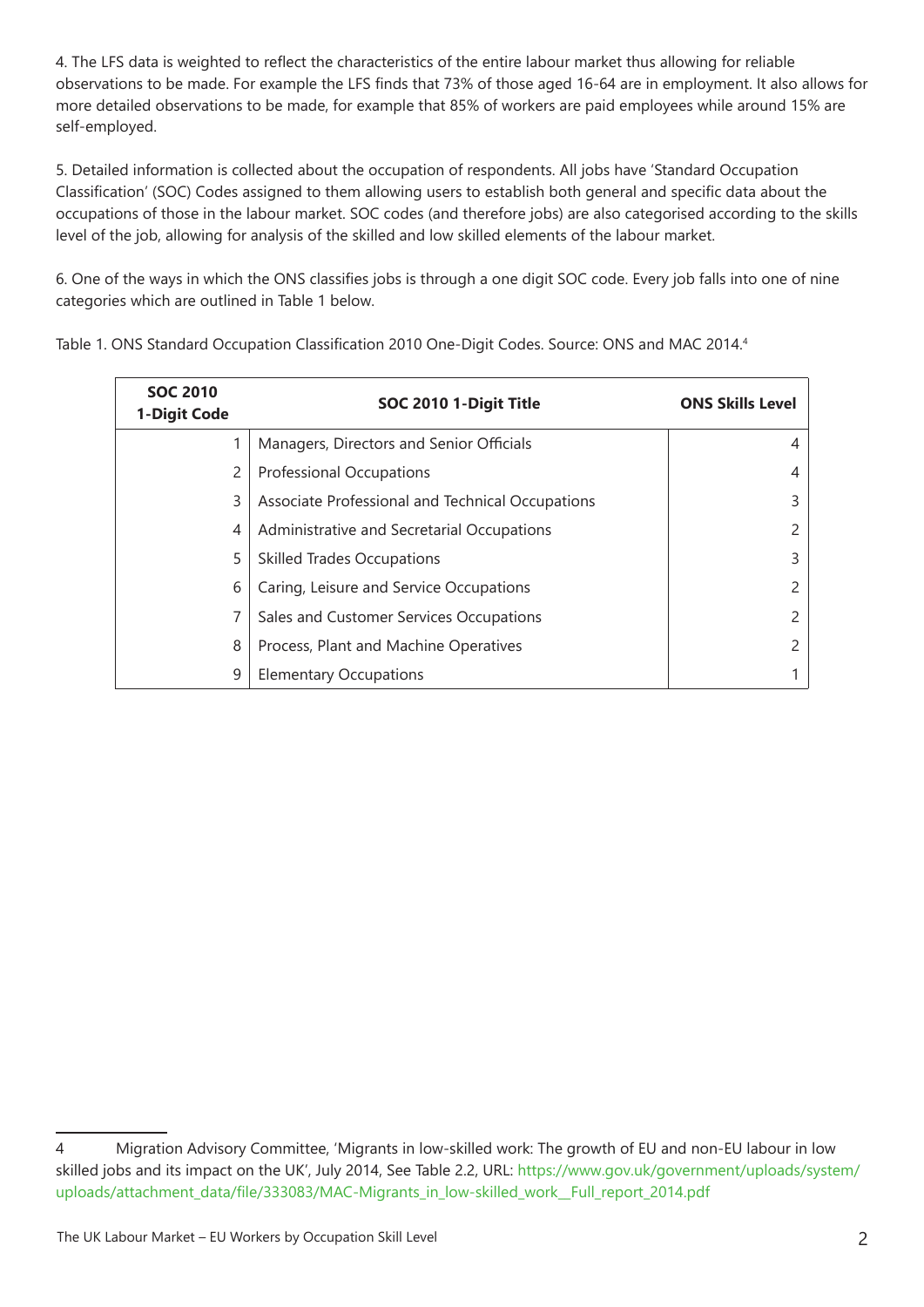7. Each SOC code is also allocated a skill level by the ONS, as in column three of table 1 above. The ONS defines four skills levels into which all occupations fall. Table 2 below describes them.

Table 2. ONS SOC Skills Levels, Source: MAC, 2014.<sup>5</sup>

| <b>SOC Skill</b><br>Level | <b>Description</b>                                                                                                                                                                                                                                                      |
|---------------------------|-------------------------------------------------------------------------------------------------------------------------------------------------------------------------------------------------------------------------------------------------------------------------|
|                           | Competence associated with a general education, usually acquired by the time compulsory<br>education is completed (aged 16). Jobs at this skill level may require short period of on the job<br>training and knowledge of health and safety regulations.                |
| $\mathbf{2}$              | Same level of competence associated with general education as level 1 but jobs at this level typically<br>require a longer period of on the job training and/or work experience.                                                                                        |
| 3                         | Generally require knowledge associated with post-compulsory education, but not normally to<br>degree level. Some jobs at this level will not require formal qualifications or vocational training, but<br>will instead require a significant period of work experience. |
| 4                         | Relates to what are termed professional occupations and high level managerial positions in<br>corporate enterprises or national/local government. Occupations at this level normally require a<br>degree or equivalent period of relevant work experience.              |

8. The Migration Advisory Committee regards **jobs associated with skills level one and two as 'low skilled' jobs in line with the OECD definition**. 6

# **Recent Migrant Workers in the UK Labour Market**

9. There are 30.6 million people in the UK labour market, of whom 25.8 million were born in the UK and 4.8 million were born overseas.7 Of the 4.8 million foreign born workers, 1.8 million were born in the EU and 2.9 million were born outside the EU.<sup>8</sup> Some of these overseas workers will have arrived in the UK many years ago and many will also have acquired British citizenship over the years. Many of these workers will of course be paying National Insurance and Income Tax on any income earned over the personal allowance and many will also be in receipt of benefits and tax credits depending on their situation. This paper will focus only on EU migrants who have arrived in the UK since 1997, examining their occupations.

10. The data show that there were 1.27 million EU born people in employment in Quarter 2 of 2014 who had arrived since 1997 or, in the case of nationals of the new member states, who had arrived since their country of birth had acceded to the European Union as Table 3 below details.

<sup>5</sup> Migration Advisory Committee, 'Migrants in low-skilled work', July 2014, See Table 2.1.

<sup>6</sup> See paragraph 2.7 of MAC, 'Migrants in low-skilled work', July 2014.

<sup>7</sup> As at Quarter 2 2014 which is the quarter used throughout this paper, unless specified.

<sup>8</sup> This paper focuses on Quarter 2 2014 because this is regarded to be the quarter in the year least affected by seasonal fluctuations. The latest data relates to Q4 2014.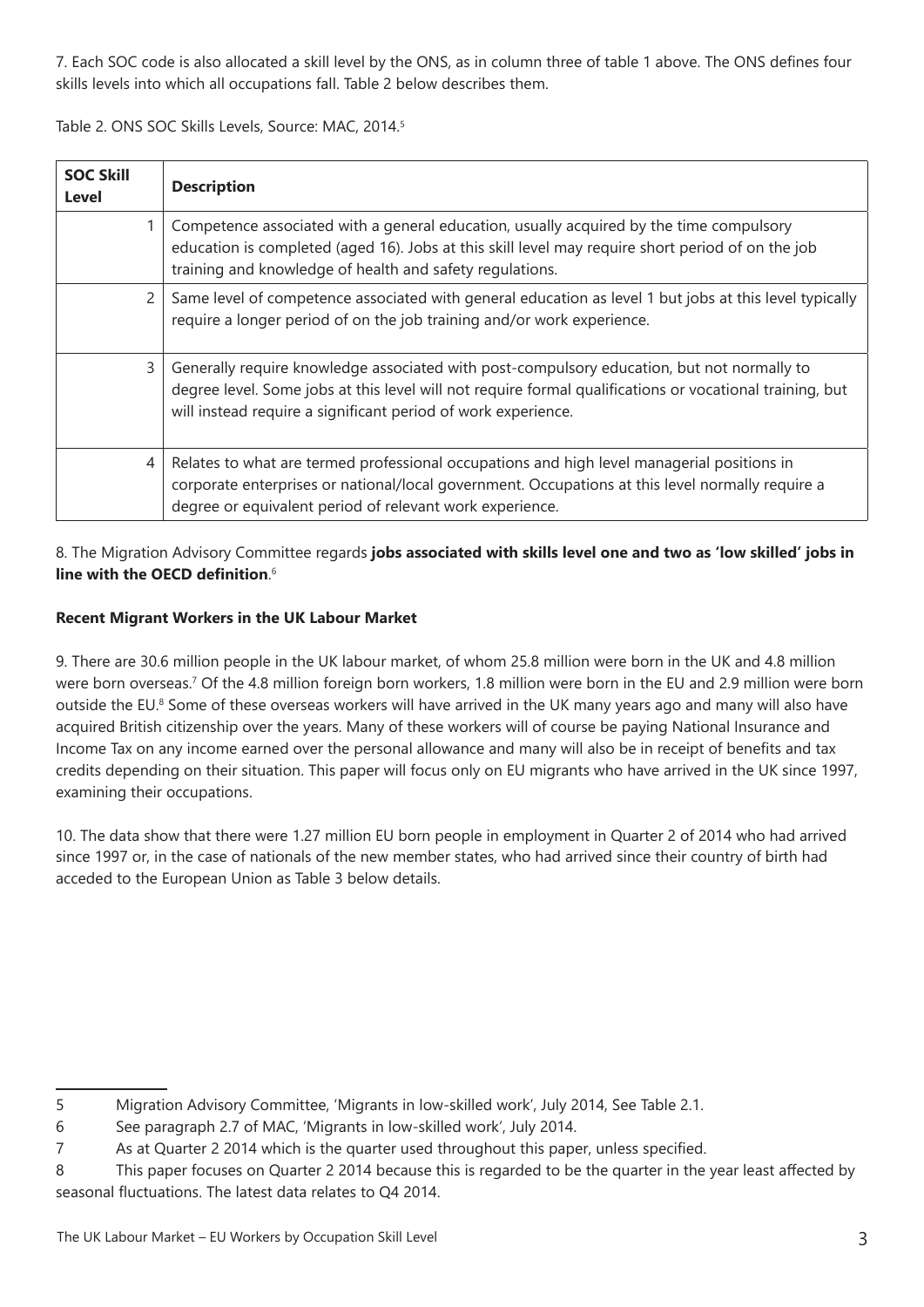Table 3. Total number of EU born in the UK Labour Market in Q2 2014 by broad country of birth and year of arrival. (See Annex A for unrounded figures in full).

| Total Number of EU Born in Labour Market by Year of Arrival (thousands) |                        |                             |  |  |
|-------------------------------------------------------------------------|------------------------|-----------------------------|--|--|
| <b>Country of Birth</b>                                                 | <b>Year of Arrival</b> | <b>Number in Employment</b> |  |  |
| <b>EU14</b>                                                             | Since 1997             | 396                         |  |  |
| EU8                                                                     | Since 2004             | 744                         |  |  |
| EU <sub>2</sub>                                                         | Since 2007             | 128                         |  |  |
| Malta & Cyrpus                                                          | Since 2004             |                             |  |  |
| Croatia                                                                 | Since 2013             |                             |  |  |
| <b>TOTAL EU27</b>                                                       |                        | 1270                        |  |  |

11. Those nationals of accession countries who arrived in the UK prior to accession would have been counted as non-EU nationals and would have had to enter through the immigration system. There are 119,000 workers born in an accession country who are in the labour market now but who arrived between 1997 and their country's accession. They are n0t included in this analysis. See Annex A for more details.

12. This paper will therefore focus only on EU born workers who arrived in the UK after their countries of birth had become EU member states. We exclude citizens of Malta and Cyprus which acceded in 2004 and the newly acceded Croatia on the grounds that there are too few workers in the UK to feature in the LFS. It also excludes member states of the EEA but not the EU such as Iceland, Liechtenstein, Norway and Switzerland. We group the EU8<sup>9</sup> and the EU2<sup>10</sup> together (as the EU10) as they demonstrate similar patterns of employment.

## **Skills Levels of Migrant Workers and All UK Born Workers**

13. Overall 41% of the cohort of EU born workers are in a skilled job (skilled to level 3 or 4) and 59% are in a low skilled job (as defined by the MAC and skilled to level one or two). This compares to the UK born who are more likely to be in a skilled job with 55% in a skilled work and 45% in low skilled jobs as table four below demonstrates.

<sup>9</sup> The EU8 are the eight East European countries that joined the EU on 1<sup>st</sup> May 2004 comprising Czech Republic, Estonia, Hungary, Latvia, Lithuania, Poland, Slovakia and Slovenia.

<sup>10</sup> The EU2 comprises Bulgaria and Romania, which acceded to the EU on 1<sup>st</sup> January 2007.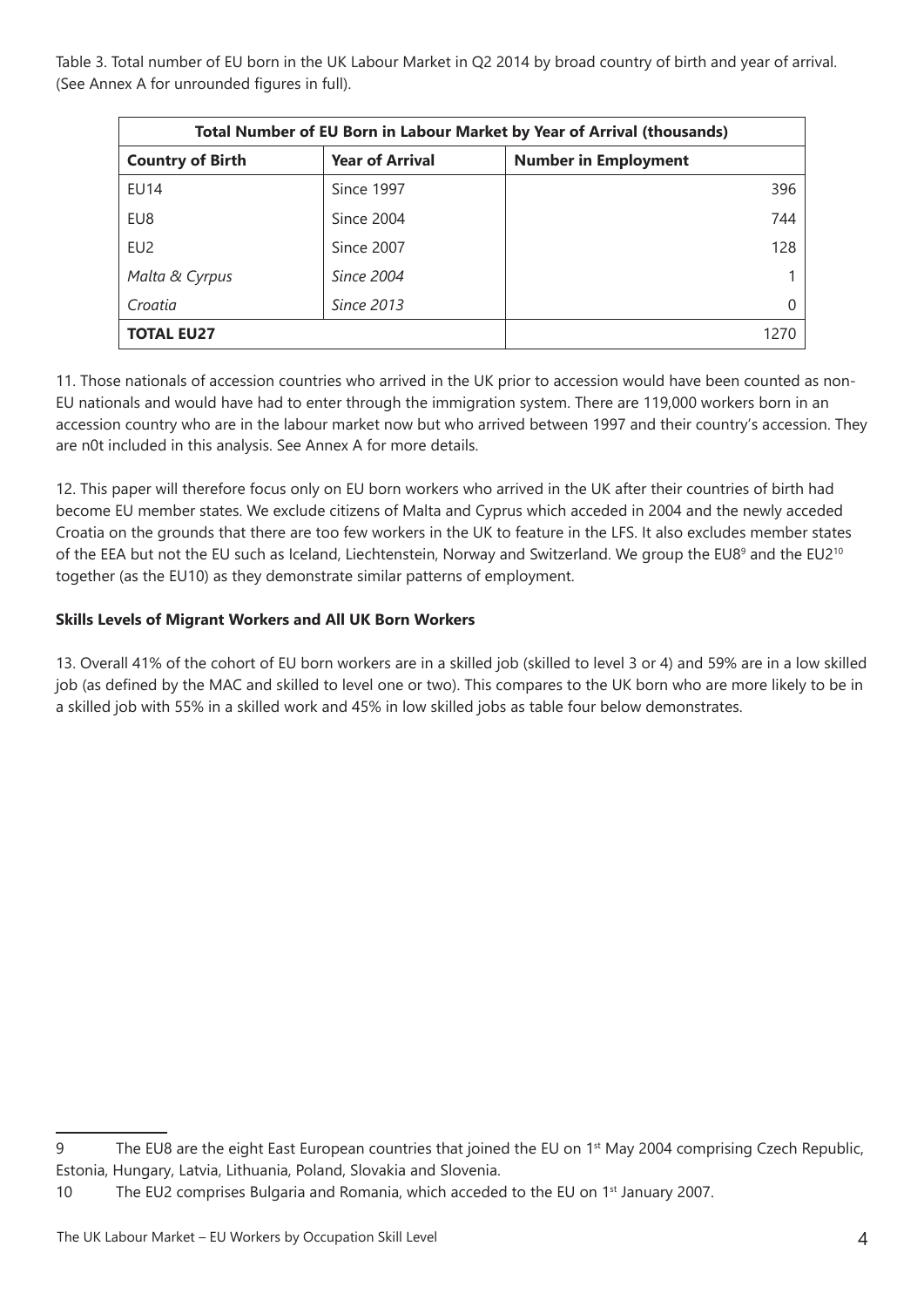| Percentage of EU Born and UK Born Workers in Labour Market by SOC One-Digit Code/Skills Level in<br>Q2 2014 |                          |                |                |                |                |
|-------------------------------------------------------------------------------------------------------------|--------------------------|----------------|----------------|----------------|----------------|
|                                                                                                             | Skills Level             | <b>FU14</b>    | <b>FU10</b>    | <b>EU24</b>    | <b>UK Born</b> |
| Managers Directors and Senior Officials                                                                     | 4                        | 10             | $\overline{3}$ | 5              | 10             |
| Professional Occupations                                                                                    | 4                        | 39             | 4              | 15             | 19             |
| Professional and Technical Occupations                                                                      | 3                        | 17             | 4              | 8              | 15             |
| <b>Skilled Trades Occupations</b>                                                                           | 3                        | 4              | 16             | 12             | 11             |
| <b>Total Skilled</b>                                                                                        |                          | 69             | 28             | 41             | 55             |
| Administrative and Secretarial Occupations                                                                  | 2                        | 7              | 4              | 5              | 11             |
| Caring, Leisure and Service Occupations                                                                     | $\overline{2}$           | 5              | 8              | $\overline{7}$ | 9              |
| Sales and Customer Services Occupations                                                                     | $\overline{\phantom{a}}$ | 5              | 5              | 5              | 8              |
| Process, Plant and Machine Operatives                                                                       | $\overline{2}$           | $\overline{2}$ | 18             | 13             | 6              |
| <b>Elementary Occupations</b>                                                                               | 1                        | 12             | 36             | 29             | 10             |
| <b>Total Low Skilled</b>                                                                                    |                          | 31             | 72             | 59             | 45             |
| <b>TOTAL - ALL SKILLS LEVEL</b><br>1, 2, 3, 4<br>100<br>100<br>100<br>100                                   |                          |                |                |                |                |

14. Breaking the EU24 down, EU14 workers are more likely to be in skilled work than EU10 workers, with 69% of EU14 and 28% of EU10 workers occupying roles skilled to level 3 or 4. This means that almost three quarters of the 872,000 EU10 workers are in low skilled work, as are nearly one third of the 400,000 EU14 migrants.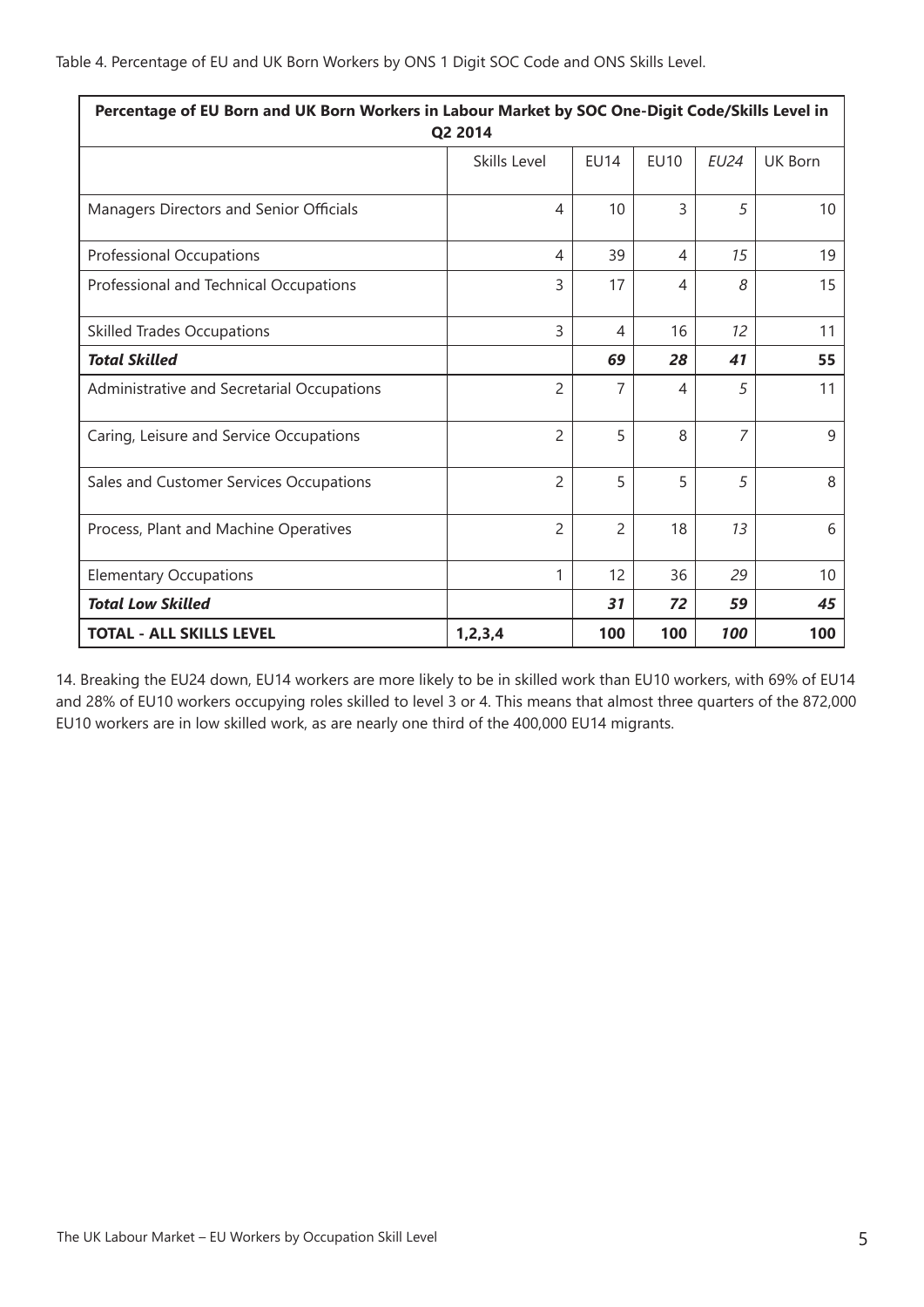Table 5. EU and UK Born Workers by ONS 1 Digit SOC Code and ONS Skills Level thousands). (See Annex A for exact figures)

| EU Born and UK Born Workers in Labour Market by SOC One-Digit Code/Skills Level in Q2 2014 (thousands) |                |      |                  |      |         |
|--------------------------------------------------------------------------------------------------------|----------------|------|------------------|------|---------|
|                                                                                                        | Skills Level   | EU14 | EU <sub>10</sub> | EU24 | UK Born |
| Managers Directors and Senior Officials                                                                | 4              | 41   | 28               | 69   | 2616    |
| Professional Occupations                                                                               | 4              | 153  | 39               | 192  | 4973    |
| Professional and Technical Occupations                                                                 | $\overline{3}$ | 67   | 35               | 102  | 3772    |
| <b>Skilled Trades Occupations</b>                                                                      | 3              | 14   | 143              | 157  | 2897    |
| <b>Total Skilled</b>                                                                                   |                | 275  | 245              | 520  | 14258   |
| Administrative and Secretarial Occupations                                                             | $\overline{2}$ | 26   | 39               | 65   | 2891    |
| Caring, Leisure and Service Occupations                                                                | $\overline{2}$ | 21   | 74               | 95   | 2390    |
| Sales and Customer Services Occupations                                                                | $\overline{2}$ | 19   | 42               | 61   | 2076    |
| Process, Plant and Machine Operatives                                                                  | $\overline{2}$ | 9    | 155              | 164  | 1528    |
| <b>Elementary Occupations</b>                                                                          |                | 46   | 318              | 364  | 2559    |
| <b>Total Low Skilled</b>                                                                               |                | 122  | 627              | 749  | 11443   |
| <b>TOTAL - ALL SKILLS LEVEL</b>                                                                        | 1, 2, 3, 4     | 396  | 872              | 1268 | 25701   |

Figure 1. EU14 and EU10 workers by Skills Level (MAC Definition), Q2 2014.



15. The EU14 are more likely to be in the highest skilled category 'Managers, Directors and Senior Officials' with 10% of all workers in these roles compared to 3% of the EU10.

16. Those EU10 workers in skilled work are mostly in Skilled Trades Occupations (SOC 1-Digit Code 5) such as plumbing work and building work etc., as figure 2 below demonstrates. Of all of the skilled EU10 workers, 58% are in this category. This compares to just 5% of skilled EU14 workers that are in a Skilled Trades Occupation.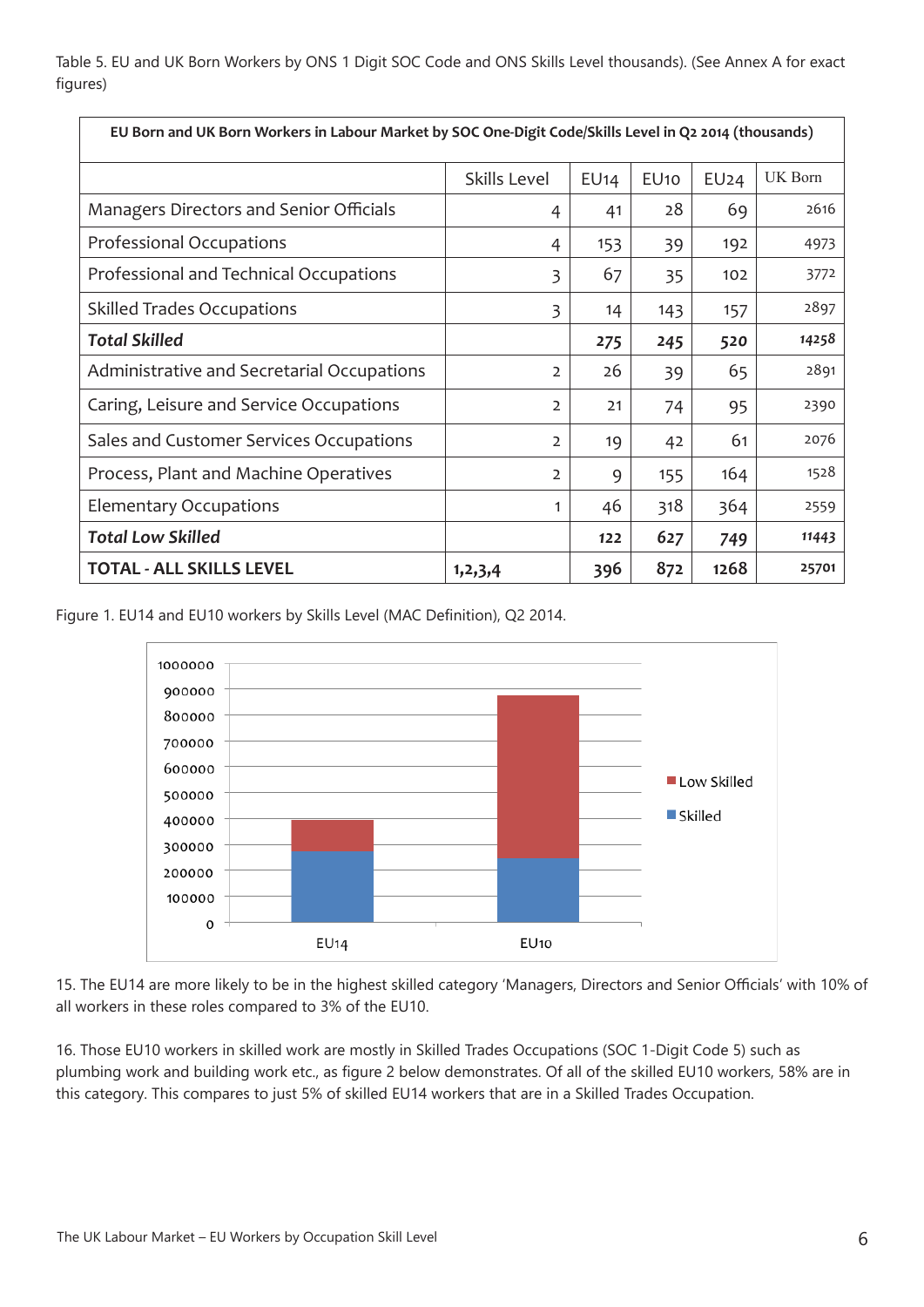

17. There is also variation across the low skilled sector. As Figure 3 below shows there is a greater propensity for low skilled EU10 to work in the lowest skills level occupations (SOC Code 9 - Elementary Occupations, skilled to ONS Skills Level 1) with 51% in these occupations, compared to 38% of low skilled EU14 workers working in Elementary occupations. Indeed **over one third (36%) of** *all workers* **from the EU10 are in the lowest skilled Elementary occupations**. These findings are consistent with the findings of the National Institute of Economic and Social Research, which, in 2011 found that the impact of EU8 and EU2 migration on GDP per capita was expected to be 'negligible'.<sup>11</sup>



Figure 3. Breakdown of Low Skilled EU14 and EU10 Workers by 1-Digit SOC Code Description, Q2 2014.

<sup>11</sup> NIESR, Labour mobility within the EU – the impact of enlargement and the functioning of the transitional arrangements – Discussion Paper No. 379 - NIESR, April 2011, URL: http://ec.europa.eu/social/BlobServlet?docId=7120 &langId=en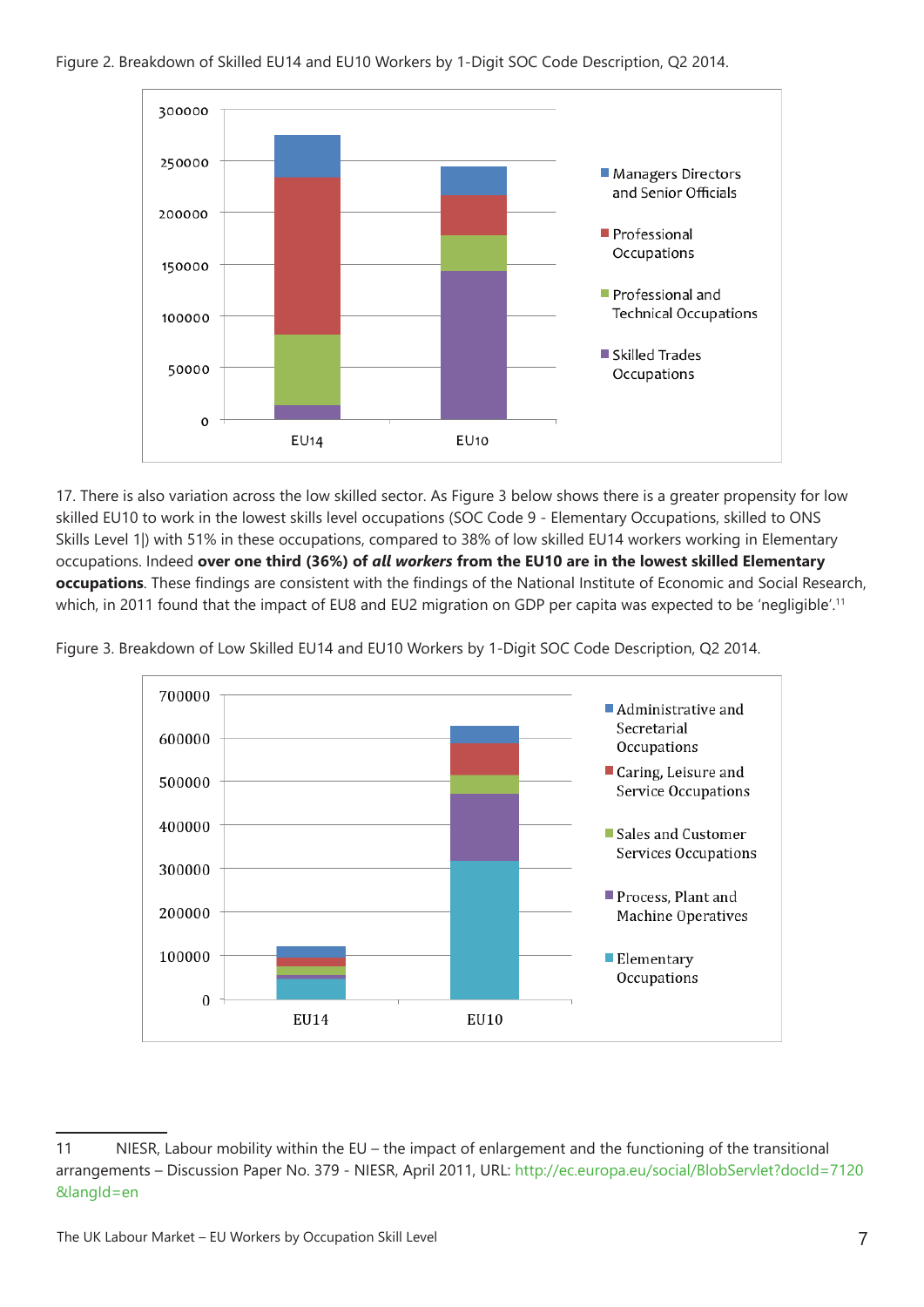18. The UK born are much more evenly spread across the skills levels, as is to be expected of such a large population. This means that there is not the same concentration of workers in certain categories as there is for the EU10 in Skilled Trades Occupations (SOC Code 5) and Elementary Occupations (SOC Code 9) as Figures 4 and 5 demonstrate.



Figure 4. Breakdown of Skilled British Born Workers in UK Labour Market (Q2 2014)

Figure 5. Breakdown of Low Skilled British Born Workers in UK Labour Market(Q2 2014)



19. This analysis finds that there is a trend towards occupying a skilled role with length of residence. This is to be expected as some people progress in their jobs. However, it remains the case that the majority of workers who first arrived in 2004 are in low skilled work. Figure 6 below shows the breakdown of EU10 workers by occupation skills level and year of arrival and shows that the majority those who arrived ten years ago remain in low skilled work (58%). Of those that arrived in 2014 91% are in low skilled work.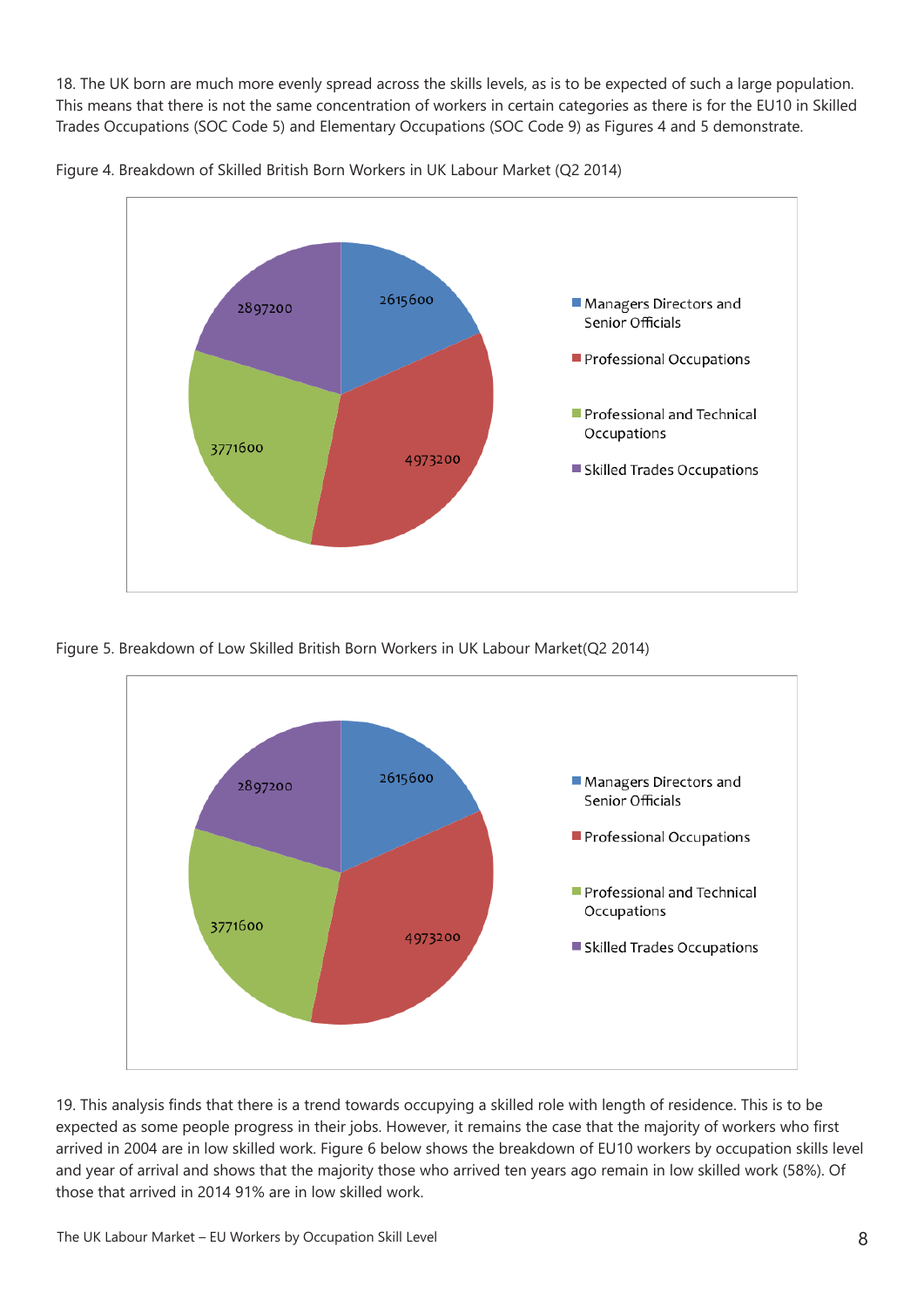

20. EU14 workers have always been more likely to occupy skilled roles and therefore have not shown a pattern of moving from low skilled to skilled work as Figure 7 below demonstrates.



Figure 7. Proportion of EU14 Workers in Skilled and Low Skilled Work by Year of Arrival, 2014.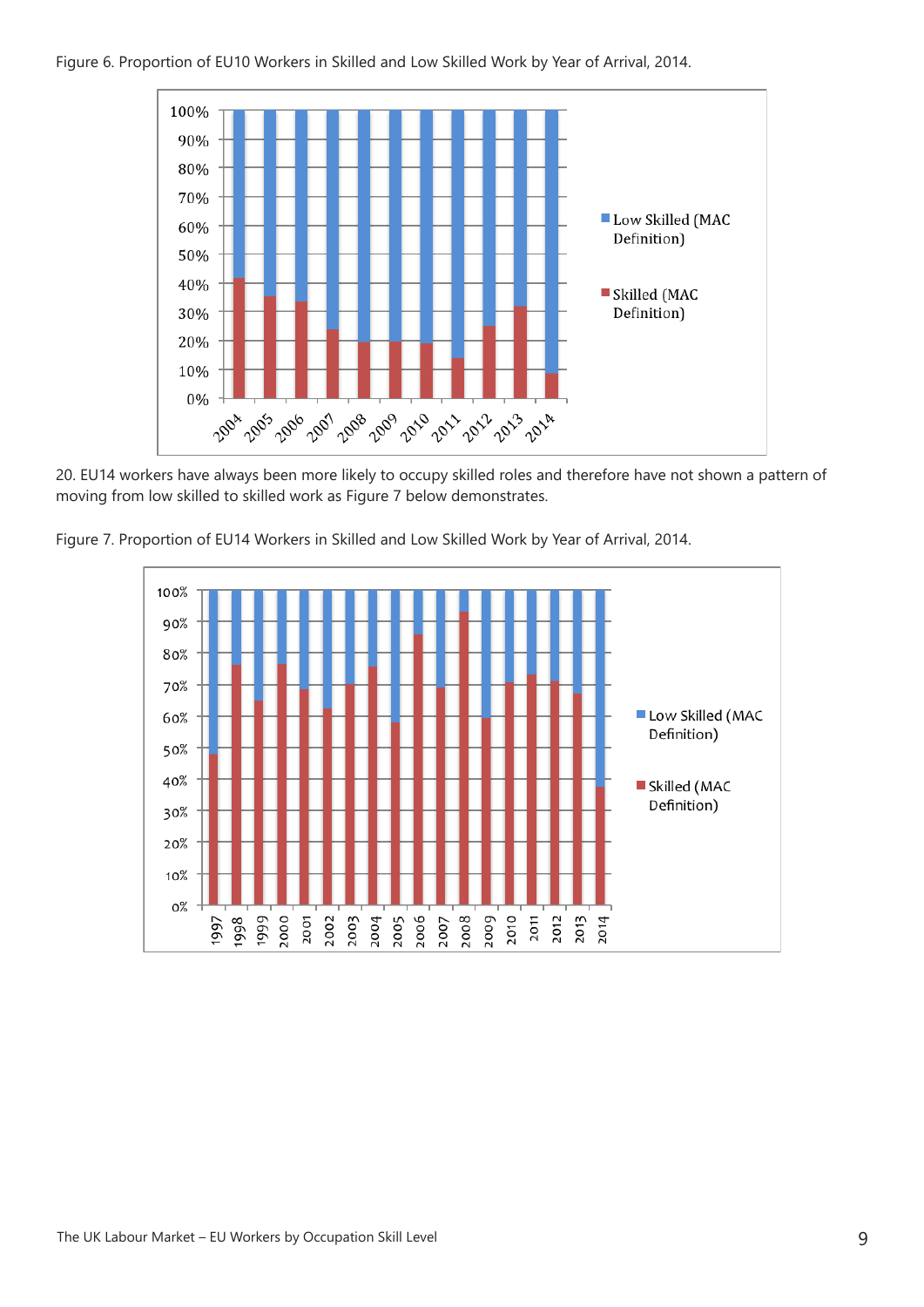#### **The Migration Observatory and Recent Migrant Workers in Skilled/Low Skilled Work – A Correction**

21. The Migration Observatory have looked at Recent Migrant Workers (RMW are people born abroad but who have arrived in the last five years) in the labour market by skills level. Their March 2015 report 'Recent Migrant Workers in the UK Labour Market: What has changed in the last five years?'12 cited Labour Force Survey data which showed that in 2014 there were just 80,000 RMWs in Elementary occupations from the A8. This could easily be misunderstood to mean that there were just 80,000 A8 workers in low skilled work which would be misleading. A correction of this work shows that there were 206,500 RMWs from the A8 in low skilled work (as per the MAC definition) in 2014, a fall from 235,500 A8 RMWs in low skilled work in 2009. For more on this see Annex B.

#### **Conclusion**

20. The data show that EU14 workers are more likely to be in skilled occupations than the UK born however there are more than twice as many workers in the UK from the EU10 countries who are much more likely to be in low skilled work than the British born. Indeed three quarters of the 870,000 EU10 workers in the UK are in low skilled work and a third are in the lowest skilled occupations. It is therefore extremely unlikely that EU10 workers will be making even the very small fiscal contribution that has been claimed for them. Indeed this is consistent with the findings of the National Institute of Economic and Social Research which made clear in 2011 that the impact of EU10 migration on GDP per capita was expected to be 'negligible'.

20th May 2015

<sup>12</sup> Migration Observatory, 'Recent Migrant Workers in the UK Labour Market: What has changed in the last five years?, March 2015, URL: http://migrationobservatory.ox.ac.uk/commentary/recent-migrant-workers-uk-labour-marketwhat-has-changed-last-five-years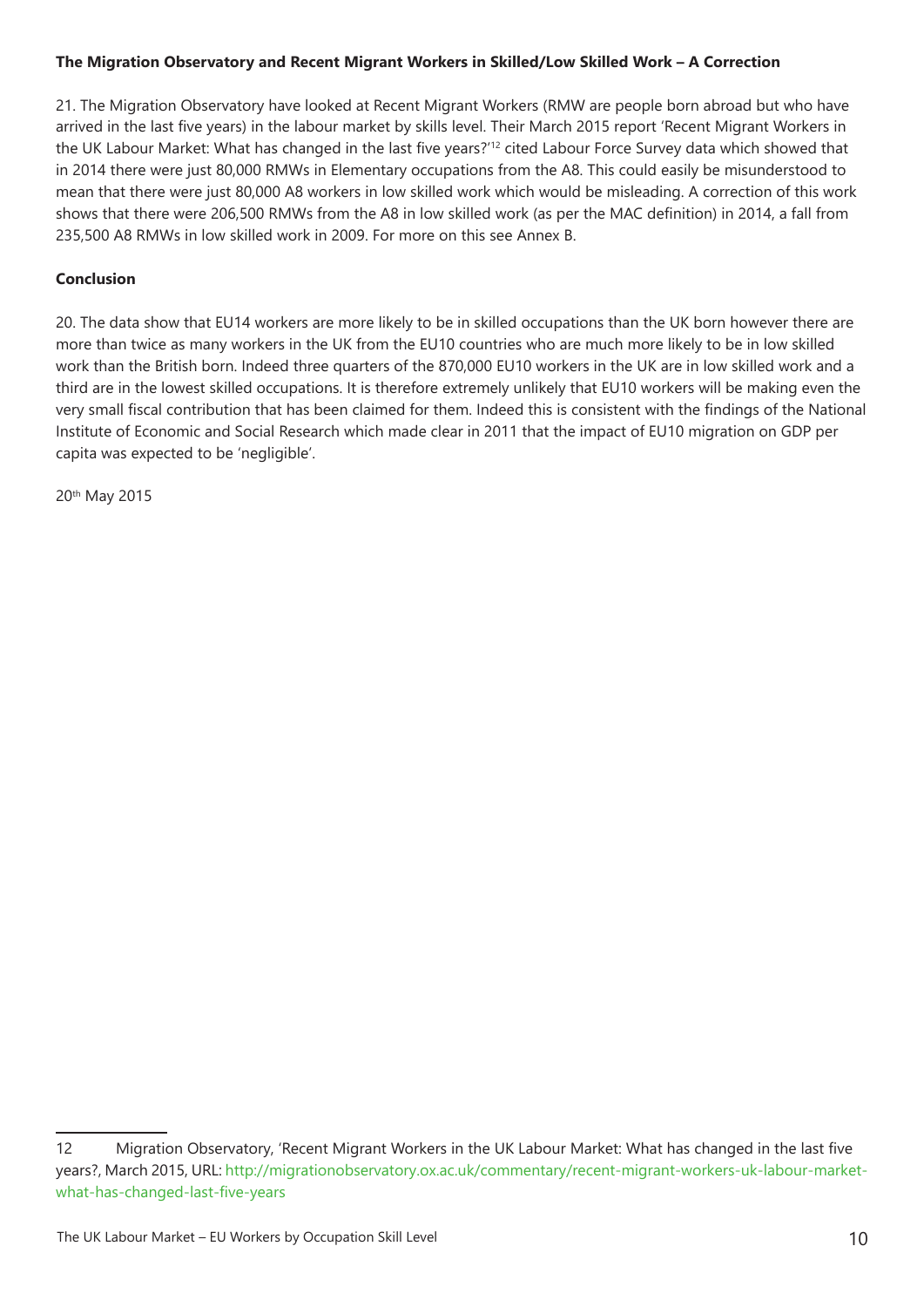#### **Annex A**

| <b>Total Number of EU Born in Labour Market by Year of Arrival</b>               |            |        |  |  |
|----------------------------------------------------------------------------------|------------|--------|--|--|
| <b>Year of Arrival</b><br><b>Number in Employment</b><br><b>Country of Birth</b> |            |        |  |  |
| EU14                                                                             | Since 1997 | 396485 |  |  |
| EU8                                                                              | Since 2004 | 744329 |  |  |
| EU <sub>2</sub>                                                                  | Since 2007 | 127528 |  |  |
| Malta & Cyrpus                                                                   | Since 2004 | 1241   |  |  |
| Croatia                                                                          | Since 2013 | 0      |  |  |
| <b>TOTAL EU27</b><br>1269583                                                     |            |        |  |  |

Table A1: Breakdown of EU born in the UK Labour Market in Q2 2014 by country of birth and year of arrival. (Unrounded numbers)

Table A2. Breakdown of EU born workers in the UK Labour Market in Q2 2014 who arrived prior to Accession to the EU. (Unrounded numbers)

| Total Number of EU Born in Labour Market, Arrival Prior to EU Accession          |           |       |  |  |
|----------------------------------------------------------------------------------|-----------|-------|--|--|
| <b>Year of Arrival</b><br><b>Country of Birth</b><br><b>Number in Employment</b> |           |       |  |  |
| EU8                                                                              | 1997-2003 | 86756 |  |  |
| EU <sub>2</sub>                                                                  | 1997-2006 | 27189 |  |  |
| Malta & Cyrpus                                                                   | 1997-2003 | 2425  |  |  |
| Croatia                                                                          | 1997-2012 | 2706  |  |  |
| <b>TOTAL</b><br>119076                                                           |           |       |  |  |

Table A3. Breakdown of UK and EU Born Workers by ONS 1 Digit SOC Code and ONS Skills Level. (Unrounded numbers)

| UK and EU Born Workers in Labour Market by SOC One-Digit Code/Skills Level in Q2 2014 |              |             |        |             |          |
|---------------------------------------------------------------------------------------|--------------|-------------|--------|-------------|----------|
|                                                                                       | Skills Level | <b>EU14</b> | EU10   | <b>EU24</b> | UK       |
| Managers Directors and Senior Officials                                               | 4            | 40639       | 28269  | 68908       | 2615628  |
| Professional Occupations                                                              | 4            | 152517      | 38925  | 191442      | 4973214  |
| Professional and Technical Occupations                                                | 3            | 67327       | 34895  | 102222      | 3771588  |
| <b>Skilled Trades Occupations</b>                                                     | 3            | 14176       | 142635 | 156811      | 2897204  |
| <b>Total Skilled</b>                                                                  |              | 274659      | 244724 | 519383      | 14257634 |
| Administrative and Secretarial Occupations                                            | 2            | 26496       | 38638  | 65134       | 2890514  |
| Caring, Leisure and Service Occupations                                               | 2            | 20732       | 73696  | 94428       | 2390213  |
| Sales and Customer Services Occupations                                               | 2            | 19452       | 42359  | 61811       | 2075816  |
| Process, Plant and Machine Operatives                                                 | 2            | 9110        | 154733 | 163843      | 1528170  |
| <b>Elementary Occupations</b>                                                         | 1            | 46036       | 317707 | 363743      | 2558611  |
| <b>Total Low Skilled</b>                                                              |              | 121826      | 627133 | 748959      | 11443324 |
| <b>TOTAL - ALL SKILLS LEVEL</b>                                                       | 1, 2, 3, 4   | 396485      | 871857 | 1268342     | 25700958 |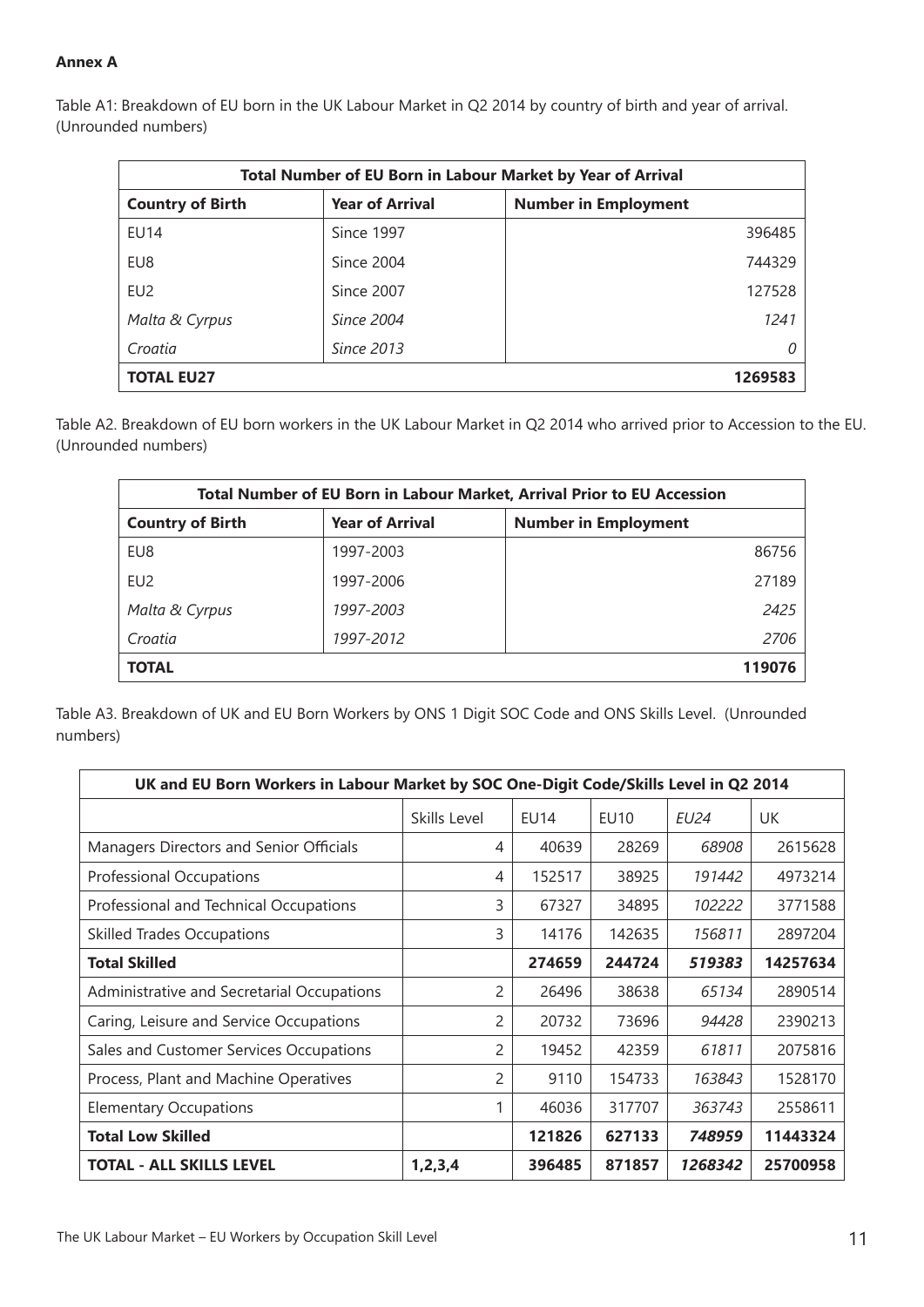#### **Annex B**

#### **The Migration Observatory and Recent Migrant Workers in Skilled/Low Skilled Work – A Correction**

B1. The Migration Observatory has looked at Recent Migrant Workers (RMW are people born abroad but who have arrived in the last five years) in the labour market by skills level. Their March 2015 report 'Recent Migrant Workers in the UK Labour Market: What has changed in the last five years?' cited Labour Force Survey data which showed that in 2009 there were 106,000 EU8 RMWs workers in 'Elementary Occupations' whereas in 2014 this number had declined to 80,000, even though the share of all RMWs in Elementary Occupations had increased. The report concluded that 'RMWs from Eastern European countries that joined the EU in 2004 (the EU-8) are more likely to be working in lowskilled jobs, although the total number doing this work has declined'.

B2. The Migration Observatory claimed that there had been a decline in the number of EU8 in low skilled work yet the report only focused on one of the 1-digit SOC codes (9 - Elementary Occupations) and excluded the remaining four SOC Codes that the Migration Advisory Committee also class as low skilled, 4 – Administrative and Secretarial, 6 – Caring, Leisure and Service Occupations, 7 – Sales and Customer Services Occupations and 8 – Process, Plant and Machine Operatives. The report thus downplayed the number of EU8 working in low skilled jobs by suggesting that in 2014 there were just 80,000 working in low skilled jobs.

B3. A correction of this work finds that in Quarter 4 2014 there were 206,500 EU8 RMWs (those that arrived between 2010 and 2014) working in low skilled jobs (SOC Codes 4,6,7,8 and 9) rather than the 80,000 implied by the Migration Observatory, as Table B1 below shows. This is a fall from 2009 when there were 235,500 in low skilled work which reflects a reduction in the pace of migration from the EU8 but little else and certainly does not reflect a fall in the total number of migrants in the UK workforce as the Financial Times (which commissioned the Migration Observatory work) suggested:

*'Madeleine Sumption, director of the independent observatory, said it was striking that despite increases in net migration in 2014, the size of the migrant workforce was "considerably smaller" now than five years ago.' 13*

B4. The corrected data also shows that between 2009 and 2014 the number of EU8 RMWs in higher skilled work fell by 44% from almost 82,000 to 46,000 and in 2014 represented just 18% of the total workforce of RMWs from the EU8.

<sup>13</sup> Financial Times, 'Migration research challenges warning of record inflow to UK', 29 March 2015, URL: http:// www.ft.com/intl/cms/s/0/dd46b3ce-d615-11e4-b3e7-00144feab7de.html#axzz3YiAd5ZRU